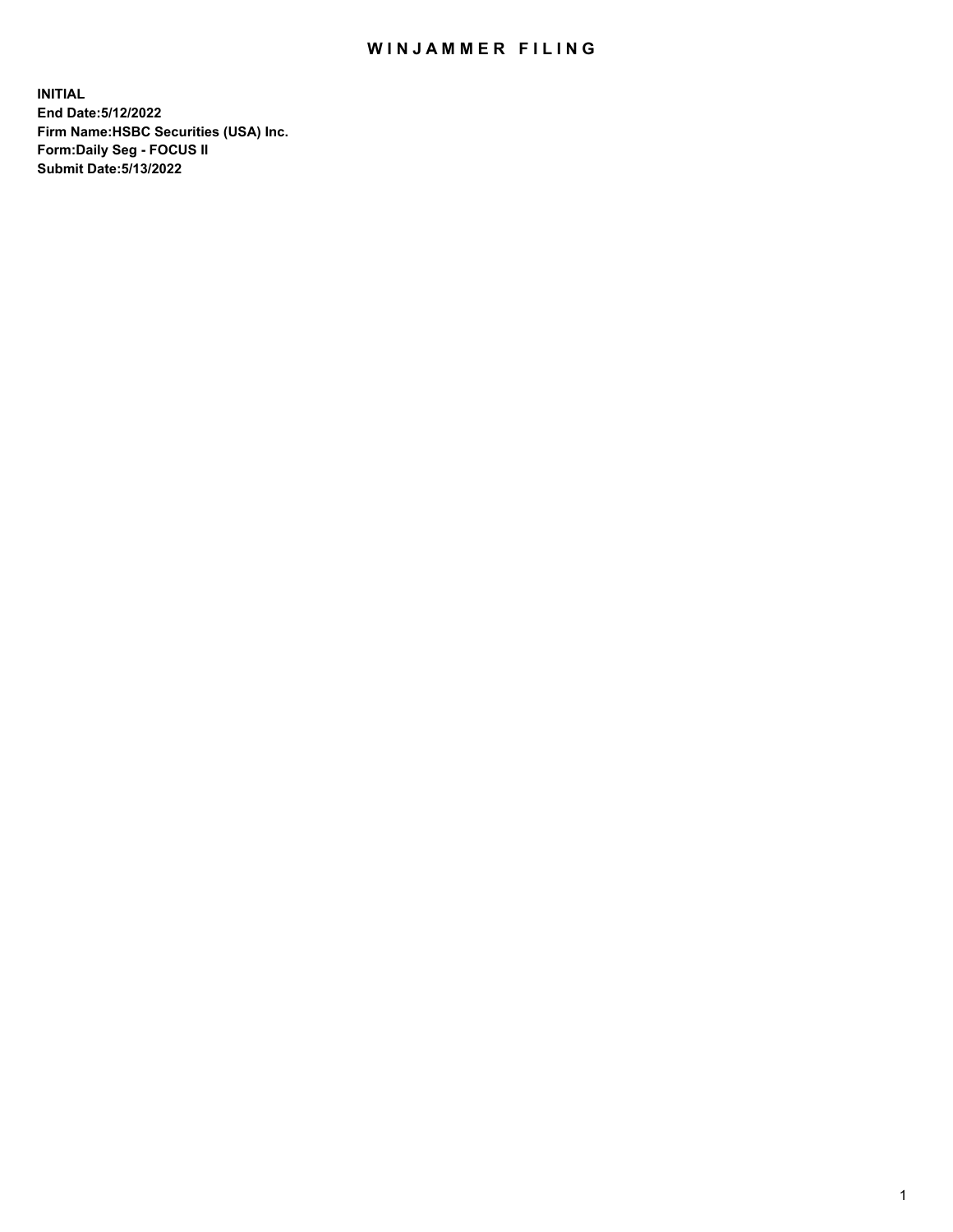**INITIAL End Date:5/12/2022 Firm Name:HSBC Securities (USA) Inc. Form:Daily Seg - FOCUS II Submit Date:5/13/2022 Daily Segregation - Cover Page**

| Name of Company                                                                                                                                                                                                                                                                                                               | <b>HSBC Securities (USA) Inc.</b>                                           |
|-------------------------------------------------------------------------------------------------------------------------------------------------------------------------------------------------------------------------------------------------------------------------------------------------------------------------------|-----------------------------------------------------------------------------|
| <b>Contact Name</b>                                                                                                                                                                                                                                                                                                           | <b>Michael Vacca</b>                                                        |
| <b>Contact Phone Number</b>                                                                                                                                                                                                                                                                                                   | 212-525-7951                                                                |
| <b>Contact Email Address</b>                                                                                                                                                                                                                                                                                                  | michael.vacca@us.hsbc.com                                                   |
| FCM's Customer Segregated Funds Residual Interest Target (choose one):<br>a. Minimum dollar amount: ; or<br>b. Minimum percentage of customer segregated funds required:% ; or<br>c. Dollar amount range between: and; or<br>d. Percentage range of customer segregated funds required between:% and%.                        | 161,000,000<br>$\underline{\mathbf{0}}$<br>0 <sub>0</sub><br>0 <sub>0</sub> |
| FCM's Customer Secured Amount Funds Residual Interest Target (choose one):<br>a. Minimum dollar amount: ; or<br>b. Minimum percentage of customer secured funds required:%; or<br>c. Dollar amount range between: and; or<br>d. Percentage range of customer secured funds required between: % and %.                         | 15,000,000<br><u>0</u><br>0 <sub>0</sub><br>0 <sub>0</sub>                  |
| FCM's Cleared Swaps Customer Collateral Residual Interest Target (choose one):<br>a. Minimum dollar amount: : or<br>b. Minimum percentage of cleared swaps customer collateral required:%; or<br>c. Dollar amount range between: and; or<br>d. Percentage range of cleared swaps customer collateral required between:% and%. | 79,000,000<br><u>0</u><br>00<br>00                                          |

Attach supporting documents CH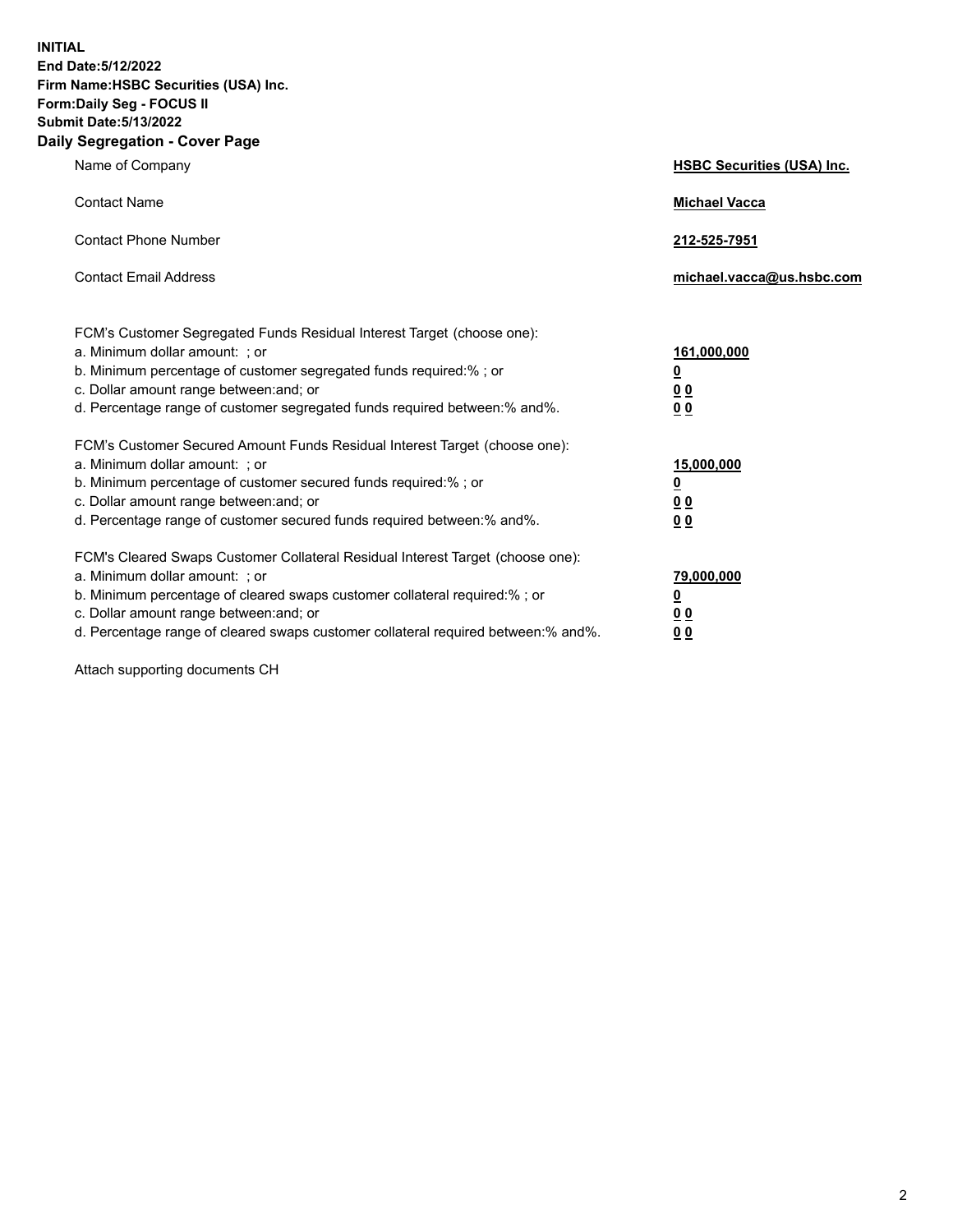**INITIAL End Date:5/12/2022 Firm Name:HSBC Securities (USA) Inc. Form:Daily Seg - FOCUS II Submit Date:5/13/2022 Daily Segregation - Secured Amounts** Foreign Futures and Foreign Options Secured Amounts Amount required to be set aside pursuant to law, rule or regulation of a foreign government or a rule of a self-regulatory organization authorized thereunder 1. Net ledger balance - Foreign Futures and Foreign Option Trading - All Customers A. Cash **160,975,380** [7315]

- B. Securities (at market) **37,984,822** [7317]
- 2. Net unrealized profit (loss) in open futures contracts traded on a foreign board of trade **-58,876,959** [7325]
- 3. Exchange traded options
	- a. Market value of open option contracts purchased on a foreign board of trade **0** [7335]
	- b. Market value of open contracts granted (sold) on a foreign board of trade **0** [7337]
- 4. Net equity (deficit) (add lines 1. 2. and 3.) **140,083,243** [7345]
- 5. Account liquidating to a deficit and account with a debit balances gross amount **5,823,008** [7351] Less: amount offset by customer owned securities **-5,822,860** [7352] **148** [7354]
- 6. Amount required to be set aside as the secured amount Net Liquidating Equity Method (add lines 4 and 5)
- 7. Greater of amount required to be set aside pursuant to foreign jurisdiction (above) or line 6.

## FUNDS DEPOSITED IN SEPARATE REGULATION 30.7 ACCOUNTS

- 1. Cash in banks
	- A. Banks located in the United States **13,413,820** [7500]
	- B. Other banks qualified under Regulation 30.7 **0** [7520] **13,413,820** [7530]
- 2. Securities
	- A. In safekeeping with banks located in the United States **37,984,822** [7540]
	- B. In safekeeping with other banks qualified under Regulation 30.7 **0** [7560] **37,984,822** [7570]
- 3. Equities with registered futures commission merchants
	- A. Cash **0** [7580]
	- B. Securities **0** [7590]
	- C. Unrealized gain (loss) on open futures contracts **0** [7600]
	- D. Value of long option contracts **0** [7610]
	- E. Value of short option contracts **0** [7615] **0** [7620]
- 4. Amounts held by clearing organizations of foreign boards of trade
	- A. Cash **0** [7640]
	- B. Securities **0** [7650]
	- C. Amount due to (from) clearing organization daily variation **0** [7660]
	- D. Value of long option contracts **0** [7670]
	- E. Value of short option contracts **0** [7675] **0** [7680]
- 5. Amounts held by members of foreign boards of trade
	-
	- B. Securities **0** [7710]
	- C. Unrealized gain (loss) on open futures contracts **-58,876,959** [7720]
	- D. Value of long option contracts **0** [7730]
	- E. Value of short option contracts **0** [7735] **119,838,451** [7740]
- 6. Amounts with other depositories designated by a foreign board of trade **0** [7760]
- 7. Segregated funds on hand **0** [7765]
- 8. Total funds in separate section 30.7 accounts **171,237,093** [7770]
- 9. Excess (deficiency) Set Aside for Secured Amount (subtract line 7 Secured Statement Page 1 from Line 8)
- 10. Management Target Amount for Excess funds in separate section 30.7 accounts **15,000,000** [7780]
- 11. Excess (deficiency) funds in separate 30.7 accounts over (under) Management Target **16,153,702** [7785]

**140,083,391** [7355] **140,083,391** [7360]

 A. Cash **178,715,410** [7700] **31,153,702** [7380]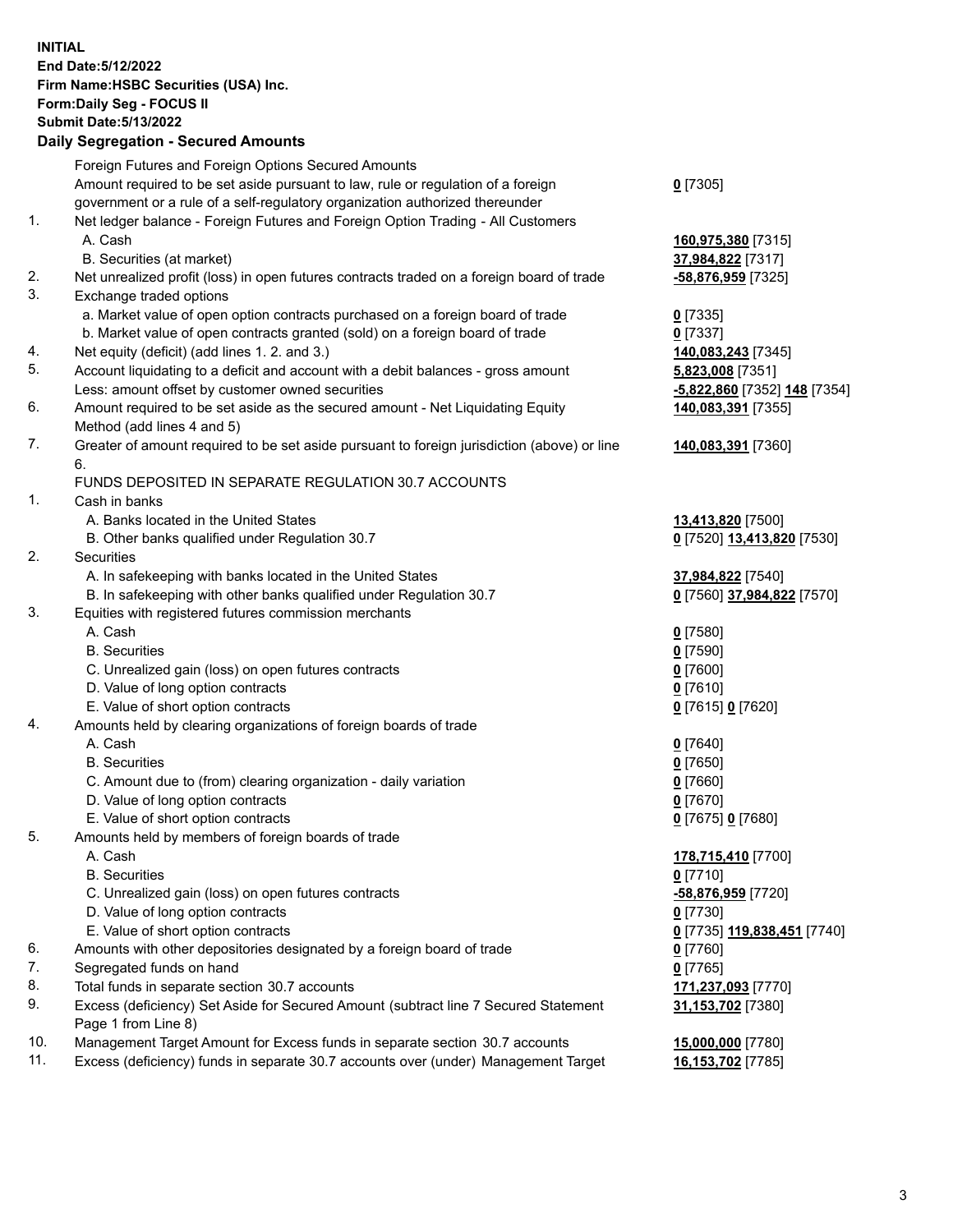**INITIAL End Date:5/12/2022 Firm Name:HSBC Securities (USA) Inc. Form:Daily Seg - FOCUS II Submit Date:5/13/2022 Daily Segregation - Segregation Statement** SEGREGATION REQUIREMENTS(Section 4d(2) of the CEAct) 1. Net ledger balance A. Cash **4,153,656,242** [7010] B. Securities (at market) **1,231,906,615** [7020] 2. Net unrealized profit (loss) in open futures contracts traded on a contract market **-1,812,417,720** [7030] 3. Exchange traded options A. Add market value of open option contracts purchased on a contract market **4,533,799,774** [7032] B. Deduct market value of open option contracts granted (sold) on a contract market **-974,558,849** [7033] 4. Net equity (deficit) (add lines 1, 2 and 3) **7,132,386,062** [7040] 5. Accounts liquidating to a deficit and accounts with debit balances - gross amount **1,794,812** [7045] Less: amount offset by customer securities **-1,794,812** [7047] **0** [7050] 6. Amount required to be segregated (add lines 4 and 5) **7,132,386,062** [7060] FUNDS IN SEGREGATED ACCOUNTS 7. Deposited in segregated funds bank accounts A. Cash **10,440,500** [7070] B. Securities representing investments of customers' funds (at market) **0** [7080] C. Securities held for particular customers or option customers in lieu of cash (at market) **364,386,155** [7090] 8. Margins on deposit with derivatives clearing organizations of contract markets A. Cash **1,906,461,035** [7100] B. Securities representing investments of customers' funds (at market) **373,086,239** [7110] C. Securities held for particular customers or option customers in lieu of cash (at market) **810,868,284** [7120] 9. Net settlement from (to) derivatives clearing organizations of contract markets **225,500,137** [7130] 10. Exchange traded options A. Value of open long option contracts **4,533,799,774** [7132] B. Value of open short option contracts **and the set of open short option contracts -974,558,849** [7133] 11. Net equities with other FCMs A. Net liquidating equity **-358,999** [7140] B. Securities representing investments of customers' funds (at market) **0** [7160] C. Securities held for particular customers or option customers in lieu of cash (at market) **22,742,188** [7170] 12. Segregated funds on hand **33,909,988** [7150] 13. Total amount in segregation (add lines 7 through 12) **7,306,276,452** [7180] 14. Excess (deficiency) funds in segregation (subtract line 6 from line 13) **173,890,390** [7190] 15. Management Target Amount for Excess funds in segregation **161,000,000** [7194]

16. Excess (deficiency) funds in segregation over (under) Management Target Amount Excess

**12,890,390** [7198]